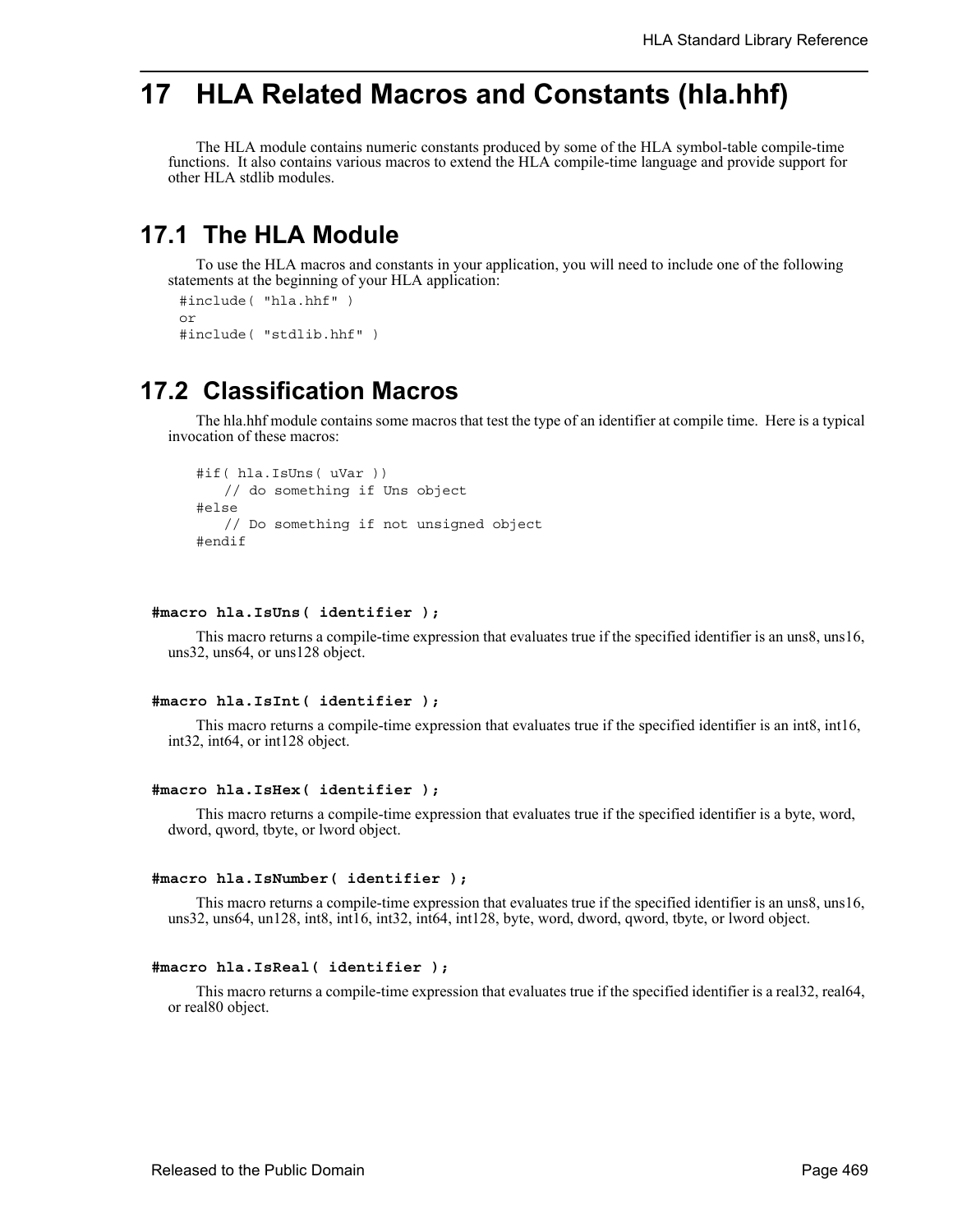#### HLA Standard Library

#### **#macro hla.IsNumeric( identifier );**

This macro returns a compile-time expression that evaluates true if the specified identifier is an uns8, uns16, uns32, uns64, uns128, int8, int16, int32, int64, int128, byte, word, dword, qword, tbyte, lword, real32, real64, or real80 object.

#### **#macro hla.IsOrdinal( identifier );**

This macro returns a compile-time expression that evaluates true if the specified identifier is an uns8, uns16, uns32, uns64, uns128, int8, int16, int32, int64, int128, boolean, char, byte, word, dword, qword, tbyte, lword, or enumerated data type object.

### **17.3 String to Integer Macros**

The HLA module provides two macros, hla.asWord and hla.asDword, that let you treat a one to fourcharacter string as a 16-bit or 32-bit number. Specifically, these macros cram the 1-4 bytes of the strings into a two-byte word constant or a 4-byte dword constant.

#### **#macro hla.asWord( "1 or 2 character string" );**

This macro places the first character of the string in the L.O. byte of the 16-bit result, and the second character of the string in the H.O. byte of the result. If there is only one character in the string, the H.O. byte of the result will be zero.

#### **#macro hla.asDword( "1 to 4 character string" );**

This macro places copies the first through fourth characters of the string to the L.O. to H.O. bytes of the dword results. If there are fewer than 4 characters, the H.O. byte(s) of the result are filled with zeros.

### **17.4 Label Generation Macro**

The hla.genlabel macro generates a sequence of strings that are unique, legal, HLA identifiers (within the current compilation, do not use these as public symbols). Typically, you would take the string that this macro returns and convert that string to an actual symbol using the  $\hat{\omega}$ TEXT function.

Here's the definition of *hla.getLabel* in the HLA header file:

```
val
```

```
hla labelCnt := 0;
```
#macro genLabel;

```
 "_genLabel_" + string( hla._hla_labelCnt_ ) + "_"
?hla. hla labelCnt := hla. hla labelCnt + 1;
```
#endmacro;

### **17.5 Procedure Overloading Macro**

The *hla.overload* macro allows you to provide the equivalent of "overloaded functions" in your HLA programs. Note that this macro is somewhat obsolete as the HLA language now provides built-in overloading (see the HLA Reference Manual for details). This macro is provided for compatibility with old code that is still using it.

Overloaded functions are called by "signature" rather than by name. A signature is the combination of the name of a function, the number of parameters, and the types of each of the parameters. As long as two separate functions have unique signatures, they can be called using the same name. Of course, HLA requires each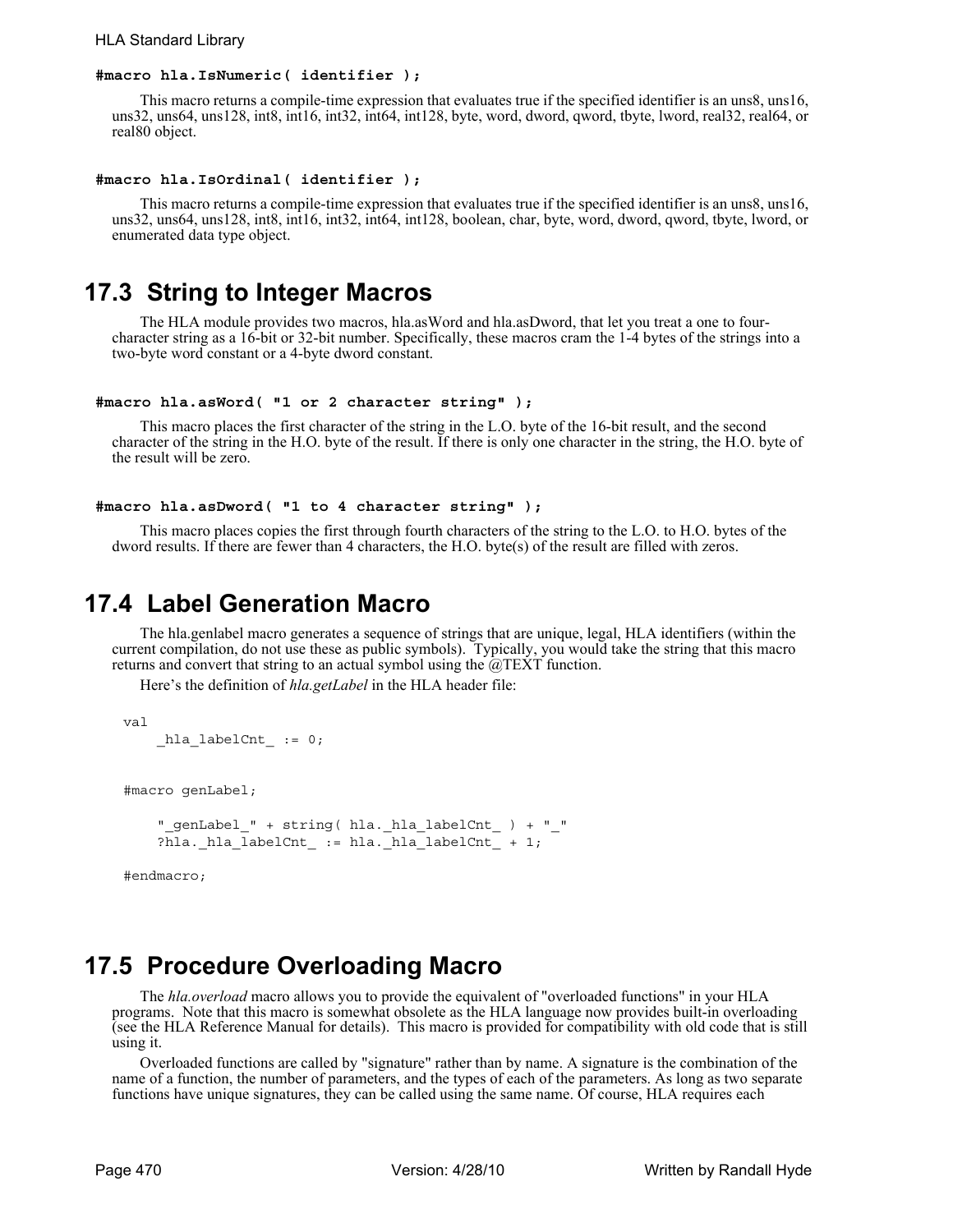procedure/iterator/method/macro to have a unique name within the current scope, but the overload macro lets you define the name to use when calling these different functions.

As an example, consider the following three function prototypes:

```
procedure min8( val1:uns8; val2:uns8 ); @external;
procedure min16( val1:uns16; val2:uns16 ); @external;
procedure min32( val1:uns32; val2:uns32 ); @external;
```
We would like to call these three functions using the single name "min" and letting the different signatures (the differing parameter types in this case) select the actual function to call. The hla.overload macro will write a "min" macro for us that will determine the parameter types and call one of the functions above based on the signature of the call. An overloaded definition looks like the following:

```
#macro min( _parms_[] );// Define "min", our overloaded procedure
  hla.overload( _parms_ );
     hla.signature( min8( uns8, uns8));
     hla.signature( min16( uns16, uns16));
     hla.signature( min32( uns32, uns32 ));
   hla.endoverload
#endmacro
```
The first thing to note is that you must create a macro that will be used as the "overloaded procedure". In this example, that macro is the "min" macro. This macro must always have a single array (variable) parameter. The name isn't important, though "\_parms\_" is the conventional name to use here.

The body of the overloaded macro is actually going to be written by the hla.overload macro. The hla.overload macro is an HLA context-free macro that begins with "hla.overload", ends with "hla.endoverload", and contains a single "hla.signature" keyword macro invocation for each signature we want our overloaded procedure to support. In this example, we want our min function to call one of three different functions based on the types of the parameters passed to min, so there will be three signature invocations.

A signature keyword macro invocation takes the following form:

```
hla.signature( actualProcedureName( list_of_parameter_types ));
```
where *actualProcedureName* is the name of the function we want to call if the signature matches and *list of parameter types* is a comma-separated list of HLA data type names, that correspond to the data types for the signature.

The hla.overload macro will write the body of the min macro so that it will parse the parameters passed in (via \_parms\_) and determine which of the three functions to call. For example:

```
min( u8, u8a ); // calls min8( u8, u8a );
min( u16, u16a ); // calls min16( u16, u16a );
min( u32, u32a ); // calls min32( u32, u32a );
```
Here are some additional examples of overloaded macro definitions from the HLA stdlib:

```
#macro catsub( parms[] );
     hla.overload( parms )
        hla.signature( str.catsub4(string, dword, dword, string) )
        hla.signature( str.catsub5(string, dword, dword, string, string))
     hla.endoverload
    #endmacro
 procedure catsub4( src:string; start:dword; len:dword; dest:string );
     external( "STR CATSUB4" );
 procedure catsub5
  ( 
     src2:string;
```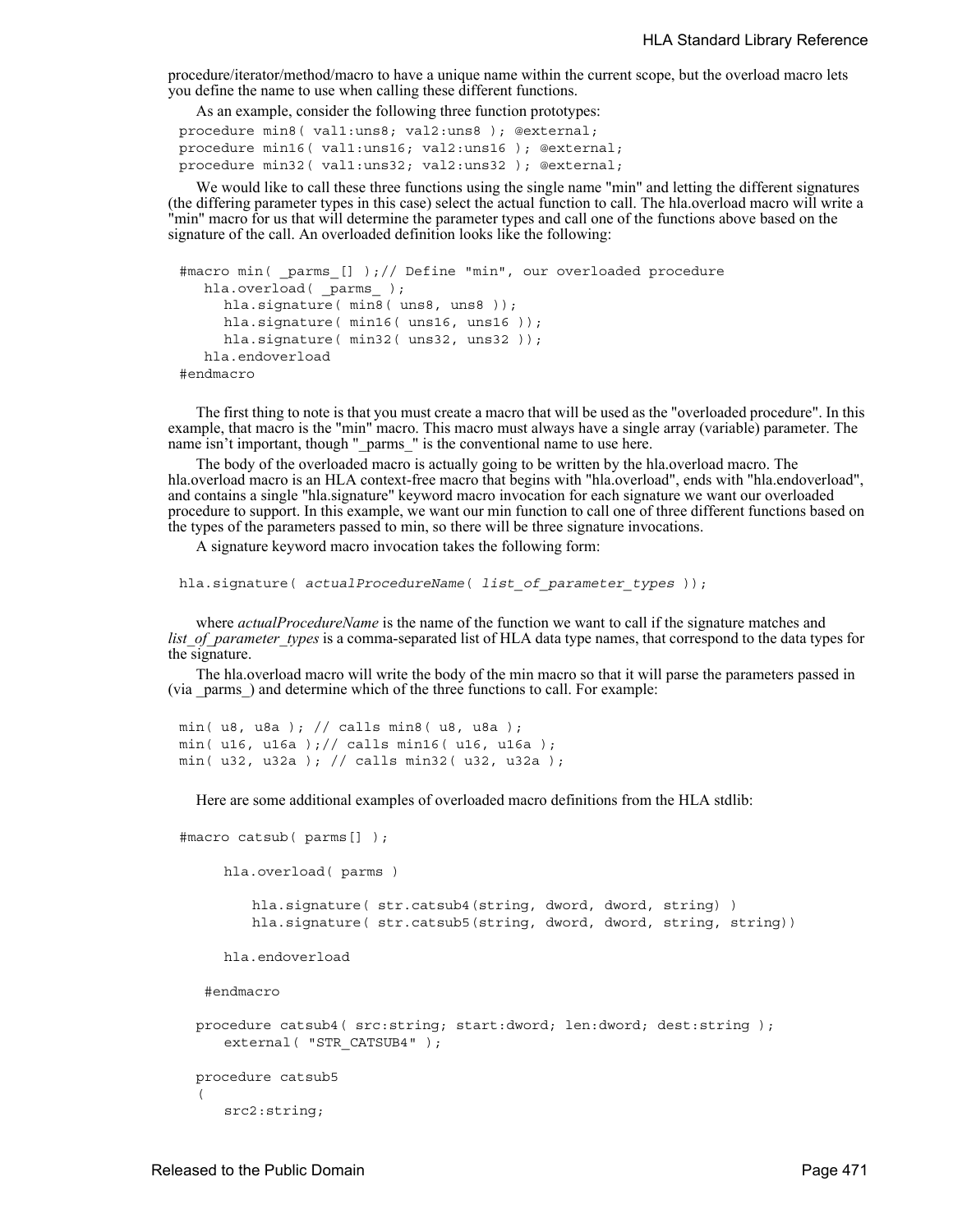```
start:dword; 
   len :dword; 
   src1:string; 
   dest:string 
); 
   @returns( "(type string eax)" ); 
   external( "STR CATSUB5" );
#macro first( parms[] );
   hla.overload( parms )
      hla.signature( str.first2(string, dword) )
      hla.signature( str.first3(string, dword, string) )
   hla.endoverload
#endmacro
procedure first2
\left(s : string;
   len :dword
); external( "STR_FIRST2" );
procedure first3
(
   s :string;
   len :dword;
   dest:string
); external( "STR_FIRST3" );
```
When you use an overloaded function (that is, you invoke the macro whose body was filled in by the *hla.overload* macro), the code attempts to match the actual parameters against the signatures you've provided. If no possible signature can match the actual parameter list, then the system will report an error. If two or more signatures can be matched by the actual parameter list, the system will also report an error. Unfortunately, if the actual parameter list provides an ambiguous footprint, then the system will report an error. Consider the following overloaded function and a couple invocations of that function:

```
static
 u8 : uns8;
 u16 :uns16;
  s :string;
#macro abc( _parms_[] );
 hla.overload( _parms_ )
     hla.signature( abc1( uns8, string ))
     hla.signature( abc2( uns16, string ))
 hla.endoverload;
#endmacro
  .
  .
  .
abc( u8, s ); // Okay, calls abc1
abc( u8, "abc1" );// Okay, calls abc1
abc(ul6, s);// Okay, calls abc2
```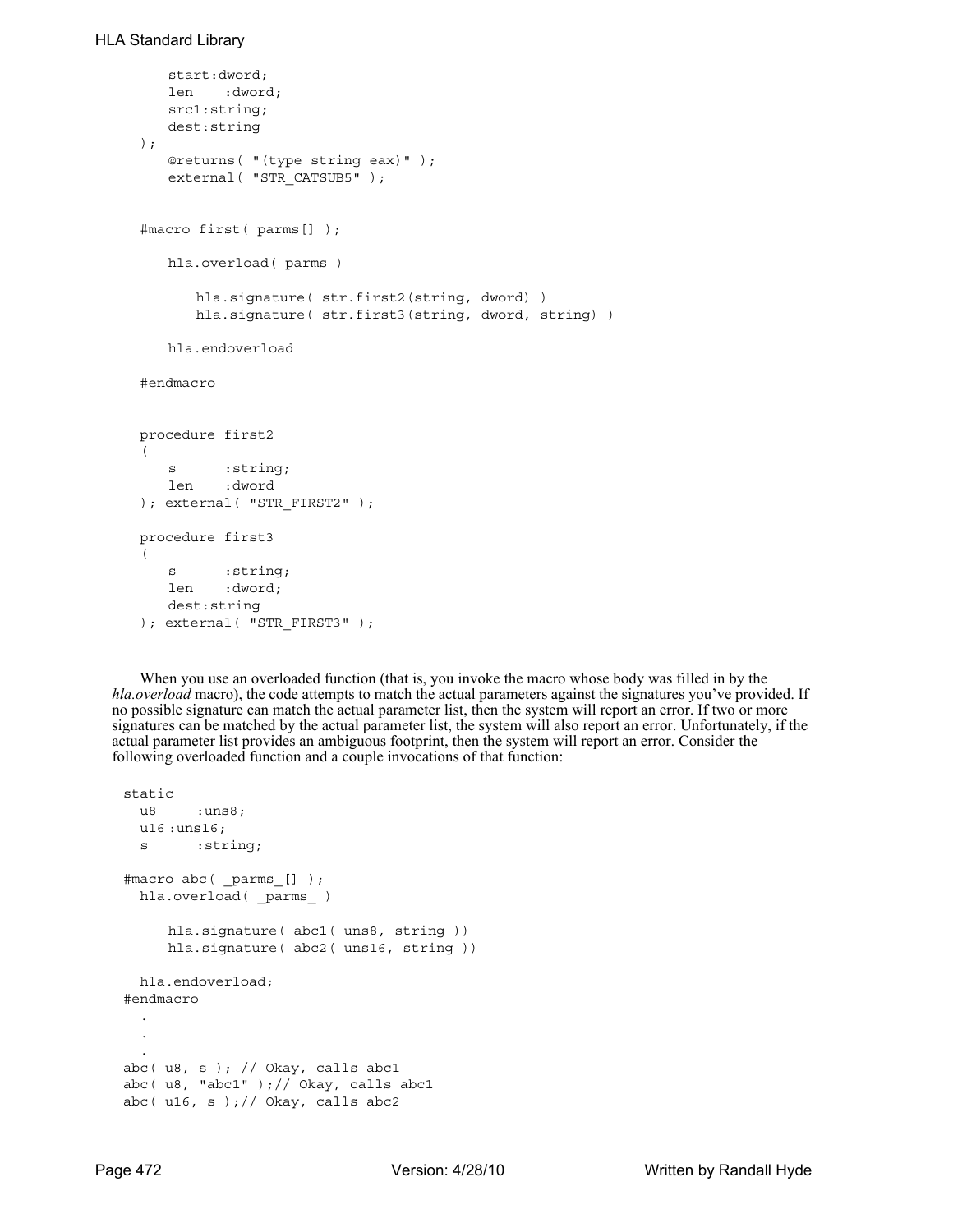$abc( 0, s )$ ;// Illegal - matches multiple signatures

The last example doesn't work because the literal constant zero matches both the uns8 and uns16 types, so this is an ambiguous signature match. Keep this limitation in mind when creating your signatures.

### **17.6 Generic PUT Macro**

The *hla.put* macro provides a mechanism for creating generic "put" functions like the *stdout.put, stderr.put, fileio.put,* and *str.put* macros found in the HLA standard library. Indeed, these macros were built using the *hla.put* macro. By using the hla.put macro, you can easily create your own "put" macro that calls a variety of different functions based on the types of the parameters passed to your "put" macro.

First of all, it's important to realize that a user-defined "put" macro must appear inside a namespace. The *hla.put* macro expects to find several objects defined in a namespace whose name you provide. The namespace will contain all the procedures that the user-defined macro will ultimately call as well as a few additional compile-time data structures that the *hla.put* macro will reference.

Within the namespace you're defining a "put" macro for, there must be six constant array objects with *hla.sizePTypes* elements each. These arrays must have the following names and types:

```
validPutType:boolean [ @global:hla.sizePTypes ];
validPutSizeType:boolean [ @global:hla.sizePTypes ];
validPutSize2Type:boolean [ @global:hla.sizePTypes ];
putFunc :string [ @global:hla.sizePTypes ];
putSizeFunc:string [ @global:hla.sizePTypes ];
putSize2Func:string [ @global:hla.sizePTypes ];
```
Assuming you've created a namespace called "myns", then *myns.validPutType* will tell the *hla.put* macro which built-in data types it can process when you specify an unadorned argument to *myns.put*. For example, if i8 is an int8 object, then myns.put( i8 ); will call some function if the *myns.validPutType* entry indexed by *hla.ptInt8* contains true. Here is the validPutType table for the stdout namespace; most validPutType tables will be a copy of this one (assuming you want your new "put" macro to handle all the same data types as *stdout.put*): const

```
validPutType :boolean[ @global:hla.sizePTypes ] :=
   \lceil@global:false,// Undefined
       @global:true,// tBoolean //1
       @global:false,// enum//2
       @global:true,// tUns8,//3
       @global:true,// tUns16,//4
       @global:true,// tUns32,//5
       @global:true,// tUns64,//6
       @global:true,// tUns128,//7
       @global:true,// tByte,//8
       @global:true,// tWord,//9
       @global:true,// tDWord,//10
       @global:true,// tQWord,//11
       @global:true,// tTByte,//12
       @global:true,// tLWord,//13
       @global:true,// tInt8,//14
       @global:true,// tInt16,//15
       @global:true,// tInt32,//16
       @global:true,// tInt64,//17
       @global:true,// tInt128,//18
       @global:true,// tChar, //19
       @global:false,// tWChar,//20
       @global:true,// tReal32,//21
       @global:true,// tReal64, //22
       @global:true,// tReal80,//23
       @global:false,// tReal128,//24
       @global:true,// tString,//25
       @global:false,// tZString,//26
```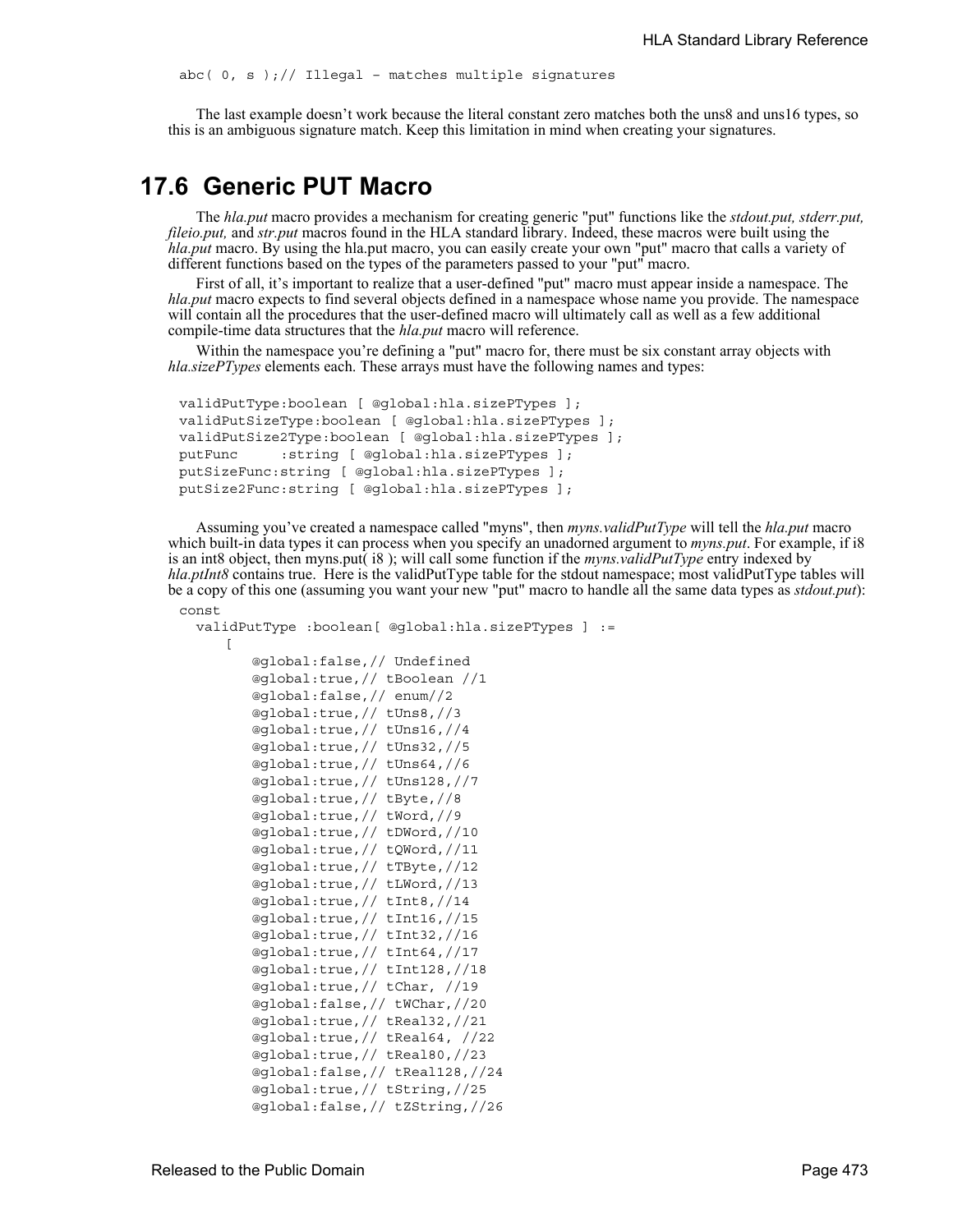```
@global:false,// tWString,//27
   @global:true,// tCset,//28
   @global:false,// tArray,//29
   @global:false,// tRecord,//30
   @global:false,// tUnion,//31
   @global:false,// tRegex//32
   @global:true,// tClass,//33
   @global:false,// tProcptr,//34
   @global:false,// tThunk,//35
   @global:true,// tPointer//36
   @global:false,// tLabel//37
   @global:false,// tProc//38
   @global:false,// tMethod//39
   @global:false,// tClassProc//40
   @global:false,// tClassIter//41
   @global:false,// tIterator//42
   @global:false,// tProgram//43
   @global:false,// tMacro//44
   @global:false,// tText//45
   @global:false,// tRegExMac//46
   @global:false,// tNamespace//47
   @global:false,// tSegment//48
   @global:false,// tAnonRec//49
   @global:false,// tAnonUnion//50
   @global:false,// tVariant//51
   @global:false// tError//52
\vert;
```
Notice that each element of the array is indexed by the pType value for the data type.

The validPutSizeType array is very similar to the validPutType array (indeed, it is structurally identical to the validPutType array). The difference between the two is that the hla.put macro uses the validPutSizeType array to determine if it can call a "\*Size" function when the "put" macro encounters an operand of the form "xx:ss", where "ss" is a print width specfication. For example, if you write "myns.put( i8:4 );" and i8 is an int8 variable, then the hla.put macro will check the hla.ptInt8 element of the validPutSizeType array to determine whether it supports a field width for int8 output. Here is the stdout version of this array (again, most uses of the *hla.put* macro will copy this, assuming they provide all the same output functionality as *stdout.put*):

```
validPutSizeType :boolean[ @global:hla.sizePTypes ] :=
     \Gamma@global:false,// Undefined
         @global:true,// tBoolean //1
         @global:false,// enum//2
         @global:true,// tUns8,//3
         @global:true,// tUns16,//4
         @global:true,// tUns32,//5
         @global:true,// tUns64,//6
         @global:true,// tUns128,//7
         @global:true,// tByte,//8
         @global:true,// tWord,//9
         @global:true,// tDWord,//10
         @global:true,// tQWord,//11
         @global:true,// tTByte,//12
         @global:true,// tLWord,//13
         @global:true,// tInt8,//14
         @global:true,// tInt16,//15
         @global:true,// tInt32,//16
         @global:true,// tInt64,//17
         @global:true,// tInt128,//18
         @global:true,// tChar, //19
         @global:false,// tWChar,//20
         @global:true,// tReal32,//21
```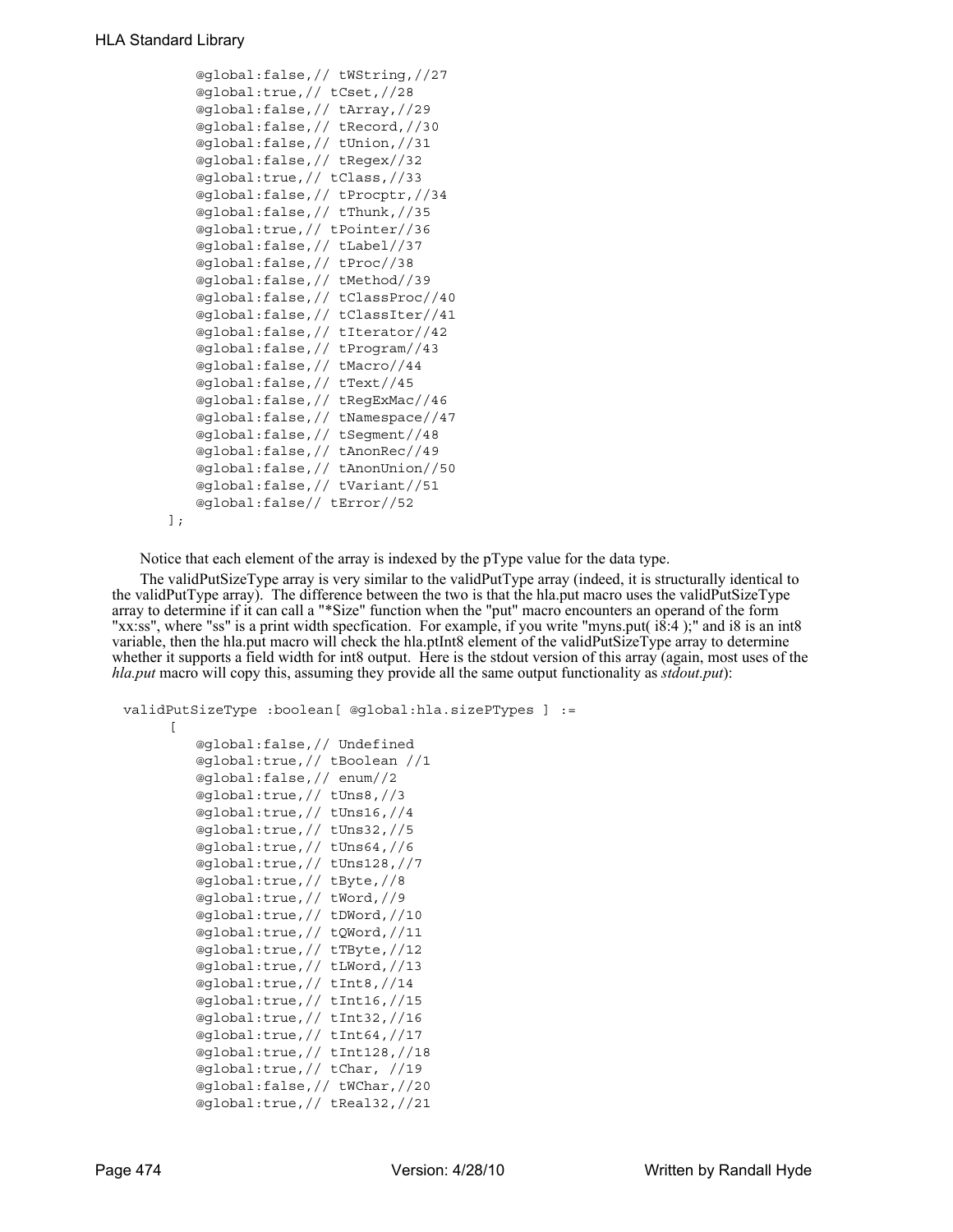```
@global:true,// tReal64, //22
   @global:true,// tReal80,//23
   @global:false,// tReal128,//24
   @global:true,// tString,//25
   @global:false,// tZString,//26
   @global:false,// tWString,//27
   @global:false,// tCset,//28
   @global:false,// tArray,//29
   @global:false,// tRecord,//30
   @global:false,// tUnion,//31
   @global:false,// tRegEx//32
   @global:false,// tClass,//33
   @global:false,// tProcptr,//34
   @global:false,// tThunk,//35
   @global:true,// tPointer//36
   @global:false,// tLabel//37
   @global:false,// tProc//38
   @global:false,// tMethod//39
   @global:false,// tClassProc//40
   @global:false,// tClassIter//41
   @global:false,// tIterator//42
   @global:false,// tProgram//43
   @global:false,// tMacro//44
   @global:false,// tText//45
   @global:false,// tRegExMac//46
   @global:false,// tNamespace//47
   @global:false,// tSegment//48
   @global:false,// tAnonRec//49
   @global:false,// tAnonUnion//50
   @global:false,// tVariant//51
   @global:false// tError//52
\mathbf{I};
```
The validPutSize2Type array is very similar to the validPutSizeType array. The difference between the two is that the *hla.put* macro uses the validPutSize2Type array to determine if it can call a "\*Size" function when the "put" macro encounters an operand of the form "xx:ww:dd", where "ww" is a print width specfication and "dd" is a "number of decimal positions" value. This functionality is typically used for outputting real values in decimal form. For example, if you write "myns.put( r80:14:2 );" and r80 is an real80 variable, then the *hla.put* macro will check the hla.ptReal80 element of the validPutSize2Type array to determine whether it supports a field width and decimal count for real80 output. Here is the stdout version of this array (again, most uses of the *hla.put* macro will copy this, assuming they provide all the same output functionality as *stdout.put*):

```
validPutSize2Type :boolean[ @global:hla.sizePTypes ] :=
   \lceil@global:false,// Undefined
      @global:false,// tBoolean //1
      @global:false,// enum//2
      @global:false,// tUns8,//3
      @global:false,// tUns16,//4
      @global:false,// tUns32,//5
      @global:false,// tUns64,//6
      @global:false,// tUns128,//7
      @global:false,// tByte,//8
      @global:false,// tWord,//9
      @global:false,// tDWord,//10
      @global:false,// tQWord,//11
      @global:false,// tTByte,//12
      @global:false,// tLWord,//13
      @global:false,// tInt8,//14
      @global:false,// tInt16,//15
```
@global:false,// tInt32,//16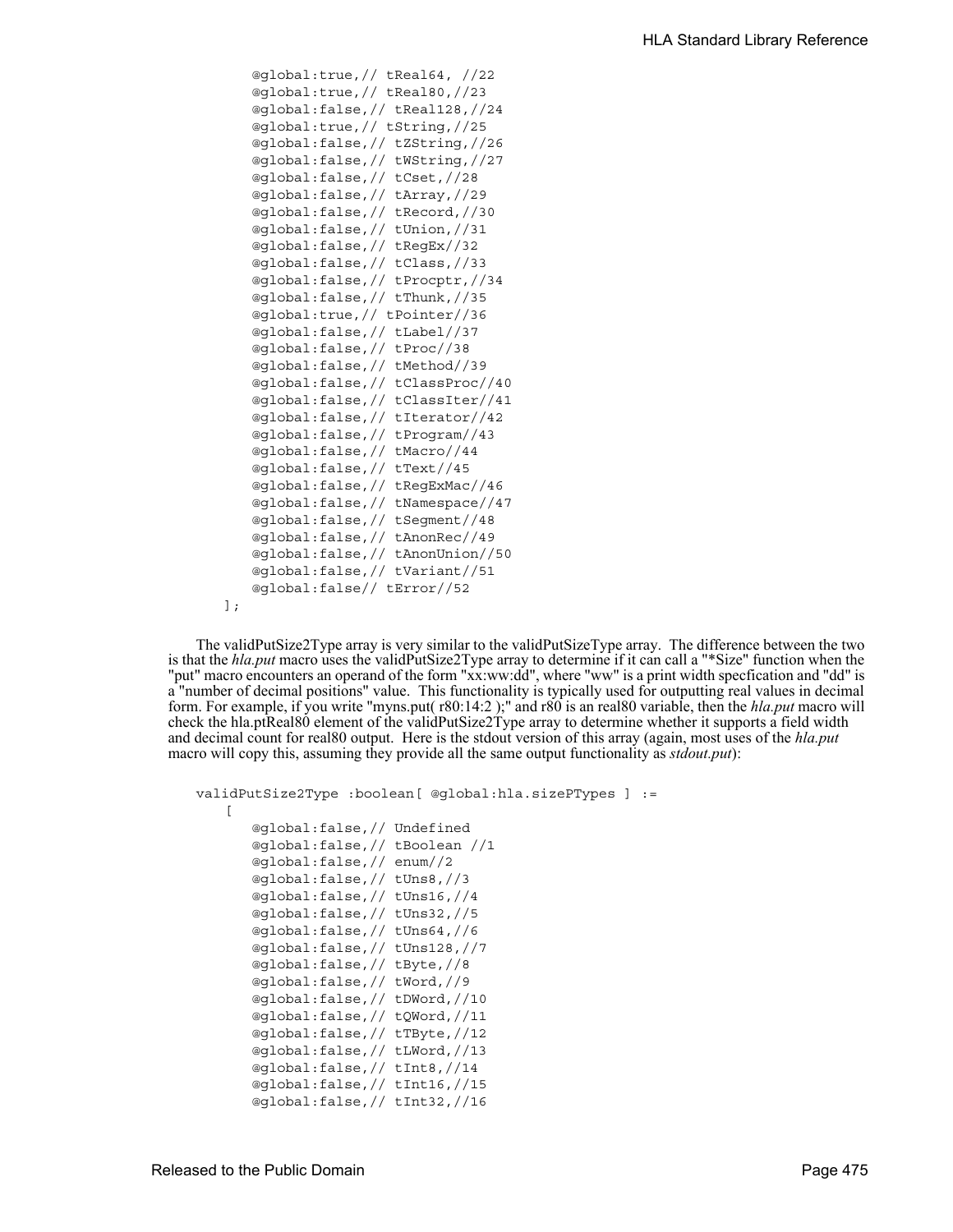```
@global:false,// tInt64,//17
   @global:false,// tInt128,//18
   @global:false,// tChar, //19
   @global:false,// tWChar,//20
   @global:true,// tReal32,//21
   @global:true,// tReal64, //22
   @global:true,// tReal80,//23
   @global:false,// tReal128,//24
   @global:false,// tString,//25
   @global:false,// tZString,//26
   @global:false,// tWString,//27
   @global:false,// tCset,//28
   @global:false,// tArray,//29
   @global:false,// tRecord,//30
   @global:false,// tUnion,//31
   @global:false,// tRegEx//32
   @global:false,// tClass,//33
   @global:false,// tProcptr,//34
   @global:false,// tThunk,//35
   @global:false,// tPointer//36
   @global:false,// tLabel//37
   @global:false,// tProc//38
   @global:false,// tMethod//39
   @global:false,// tClassProc//40
   @global:false,// tClassIter//41
   @global:false,// tIterator//42
   @global:false,// tProgram//43
   @global:false,// tMacro//44
   @global:false,// tText//45
   @global:false,// tRegExMac//46
   @global:false,// tNamespace//47
   @global:false,// tSegment//48
   @global:false,// tAnonRec//49
   @global:false,// tAnonUnion//50
   @global:false,// tVariant//51
   @global:false// tError//52
\vert;
```
The *putFunc, putSizeFunc,* and *putSize2Func* arrays in your namespace must contain the names of the functions to call if the corresponding entries in *validPutType, validPutSizeType*, and *validPutSize2Type* contain true (respectively). These strings must be the name of the procedure to call without the namespace prefix. That is, if you want to tell hla.put to call "myns.puti8" to print an 8-bit integer, then the entry at index *hla.ptInt8* in *myns.putFunc* should contain the string "puti8". Note that if the corresponding entry in the in *validPutType, validPutSizeType*, or *validPutSize2Type* tables contain false, then it doesn't matter what string appears in the array as *hla.put* will never use it; by convention, the empty string is always put in unused entries. Here is the *stdout.putFunc* table:

```
putFunc :string[ @global:hla.sizePTypes ] :=
     \lceil"", // Undefined
        "putbool",// tBoolean //1
        "", // enum //2
        "putu8", // tUns8,//3
        "putu16",// tUns16,//4
        "putu32",// tUns32,//5
        "putu64",// tUns64,//6
        "putu128",// tUns128,//7
        "putb", // tByte,//8
        "putw", // tWord,//9
        "putd", // tDWord,//10
```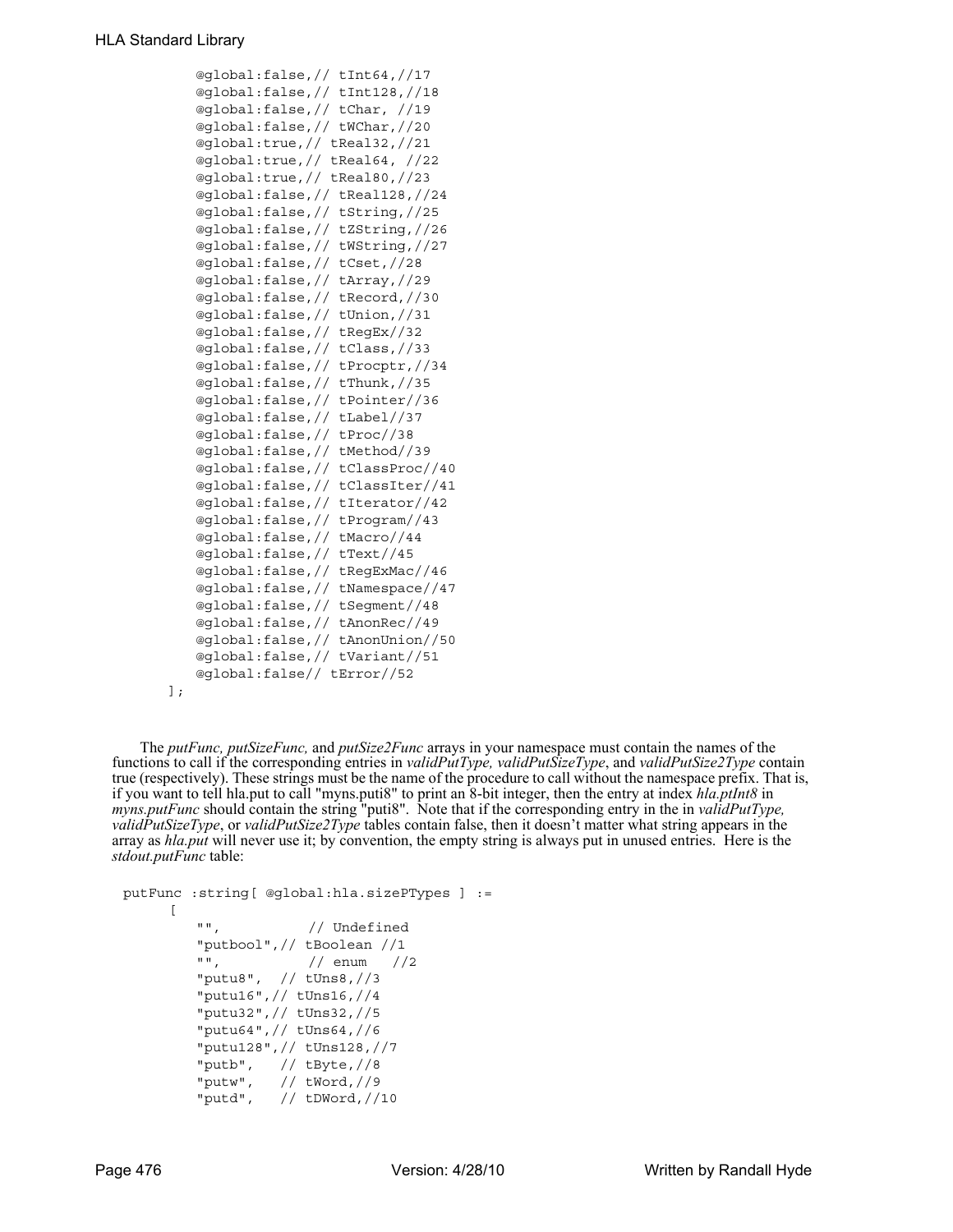```
"putq", // tQWord,//11
   "puttb", // tLWord,//12
   "putl", // tLWord,//13
   "puti8", // tInt8,//14
   "puti16",// tInt16,//15
   "puti32",// tInt32,//16
   "puti64",// tInt64,//17
   "puti128",// tInt128,//18
   "putc", // tChar, //19
   "", // tWChar,//20
   "_pute32",// tReal32,//21
   "_pute64",// tReal64, //22
   "_pute80",// tReal80,//23<br>"". // tReal128,
               // tReal128,//24
   "puts", // tString,//25
   "putz", // tZString,//26
   "", // tWString,//27
   "putcset",// tCset,//28
   "", // tArray,//29
   "", // tRecord,//30
   "", // tUnion,//31
   "", // tRegEx//32
   " " ", \frac{1}{2} // tClass, \frac{1}{33}"", // tProcptr,//34
   "", // tThunk,//35
   "putd", // tPointer//36<br>"" // tLabel//3
   "", // tLabel//37<br>"", // tProc //3
   "", // tProc //38<br>"" // tMethod//39
                // tMethod//39
   "", // tClassProc//40<br>"". // tClassIter//41
                // tClassIter//41
   "", // tIterator//42<br>"" // tProgram//43
                 // tProgram//43
   "", // tMacro//44
   "", // tText //45
   "", // tRegExMac//46
   "", // tNamespace//47<br>"". // tSeqment//48
   \begin{array}{cc} \text{""}, & // tSegment // 48 \\ \text{""} & // tAnonRec // 49 \end{array}\begin{array}{cc} \texttt{""}, & // tAnonRec // 49 \\ \texttt{""}. & // tAnonUnion // \end{array}// tAnonUnion//50
   "", // tVariant//51
   "" // tError//52
\mathbf{1};
```
*ut.putFunc* table:

Please see the stdout.hhf header file for examples of the other two tables.

Once you have set up the six constant arrays in your namespace, defining your own put macro using *hla.put* is almost trivial. The *hla.put* macro processes a single "put" operand. The syntax for this macro is the following:

hla.put( <namespaceID>, <first param as string>, <single argument> );

where  $\leq$ namespace> is your namespace identifier,  $\leq$ first param as string> is the first parameter to be passed to all your functions (this can be the empty string if you don't have a first parameter [e.g., *stdout* or *stderr*], or it can be whatever your output functions require; for example, the *fileio.put* macro specifies a file handle here, the *str.put* macro specifies a string variable name here).

Because *hla.put* only handles a single output object, you must provide a simple put macro within your namespace that calls *hla.put* for each of the actual arguments passed to your *put* macro. Here's the *stdout* version of that macro:

val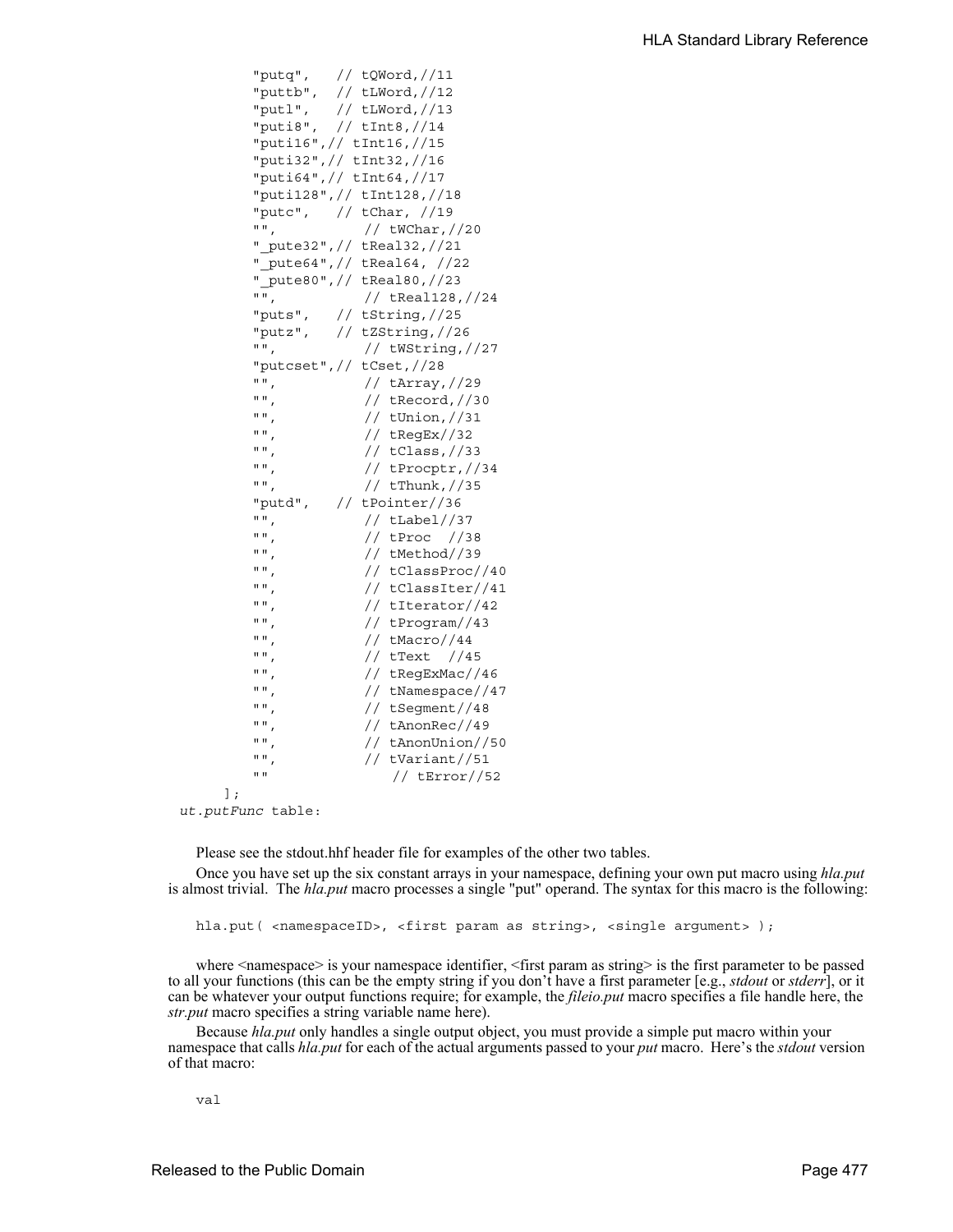```
stdoutParm:string;
```

```
#macro put( _parameters_[] );
   #for( @global:stdout.stdoutParm in _parameters_ )
      @global:hla.put( stdout, "", @eval(@global:stdout.stdoutParm) )
   #endfor
```
#endmacro

Here's the fileio version of this macro:

```
val
   _v \frac{v}{v} : string;
   _curparm_:string;
#macro put( _ileVar_, _parameters_[] ); 
   ?@global:fileio._v_ := @string:_ileVar_;
   #for( @global:fileio._curparm_ in _parameters_ )
       @global:hla.put
       ( 
          fileio, 
          @global:fileio._v_, 
          @eval(@global:fileio._curparm_) 
       )
   #endfor
```
#endmacro

# **17.7 @class Constants**

The hla.hhf module contains some macros that test the type of an identifier at compile time. Here is a typical invocation of these macros:

The HLA compile-time @class function returns the following values to denote the classification of an identifier. If a symbol appears more than once in a program, the @class function returns the classification value for the symbol currently in scope.

| Name          | Value          | Description                                     |  |
|---------------|----------------|-------------------------------------------------|--|
| hla.cIllegal  | $\overline{0}$ | Symbol doesn't have a legal HLA classification. |  |
| hla.cConstant |                | Symbol was defined in the CONST section.        |  |
| hla.cValue    | 2              | Symbol was defined in the VAL section.          |  |
| hla.cType     | 3              | Symbol was defined in the TYPE section.         |  |
| hla.cVar      | 4              | Symbol was defined in the VAR section           |  |

Tαβλε 1 **@Class Return Values**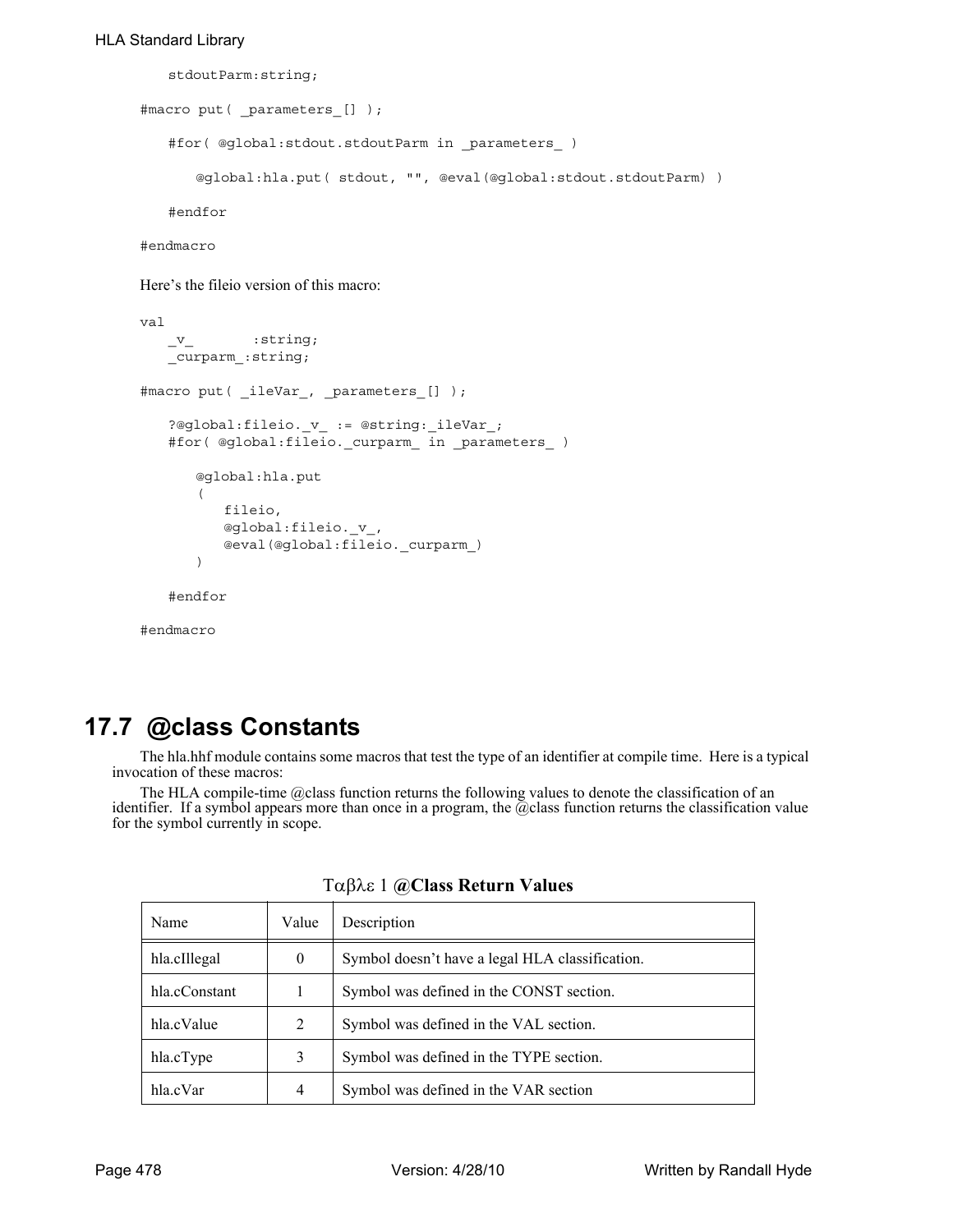| hla.cParm       | 5  | Symbol is a parameter.                                           |  |
|-----------------|----|------------------------------------------------------------------|--|
| hla.cStatic     | 6  | Symbol was defined in a STATIC, READONLY, or STORAGE<br>section. |  |
| hla.cLabel      | 7  | Symbol is a statement label.                                     |  |
| hla.cProc       | 8  | Identifier is the name of a (non-class) procedure.               |  |
| hla.cIterator   | 9  | Identifier is the name of a (non-class) iterator.                |  |
| hla.cClassProc  | 10 | Identifier is the name of a class procedure.                     |  |
| hla.cClassIter  | 11 | Identifier is the name of a class iterator.                      |  |
| hla.cMethod     | 12 | Identifier is the name of a class method.                        |  |
| hla.cMacro      | 13 | Symbol is a macro.                                               |  |
| hla.cKeyword    | 14 | Symbol is an HLA reserved word.                                  |  |
| hla.cTerminator | 15 | Symbol is an HLA TERMINATOR macro.                               |  |
| hla.cRegex      | 16 | Symbol is a regular expression macro                             |  |
| hla.cProgram    | 17 | PROGRAM or UNIT identifier.                                      |  |
| hla.cNamespace  | 18 | Identifier is a name space ID.                                   |  |
| hla.cSegment    | 19 | Identifier is a segment name.                                    |  |
| hla.cRegister   | 20 | Identifier is an 80x86 register name.                            |  |
| hla.cNone       | 21 | Reserved.                                                        |  |

# **17.8 HLA pType Constants**

The HLA @ptype compile-time function returns the values in the following table for the symbol you pass as a parameter to the function. You should always use these symbol names rather than hard-coding the constants in your programs. These values have changed in the past and they will likely change in the future with improvements to the HLA language.

| Symbol                | Value            | Description                                                                |
|-----------------------|------------------|----------------------------------------------------------------------------|
| hla.ptIllegal         | $\boldsymbol{0}$ | Symbol is undefined or is not an object to which a type<br>can be applied. |
| hla.ptBoolean         |                  | Symbol is of type boolean.                                                 |
| hla.ptEnum            | 2                | Symbol is an enumerated type.                                              |
| hla.ptUns8            | 3                | Symbol is an UNS8 object.                                                  |
| $h$ la.pt $U$ ns $16$ | 4                | Symbol is an UNS16 object.                                                 |

### **: @pType Return Values**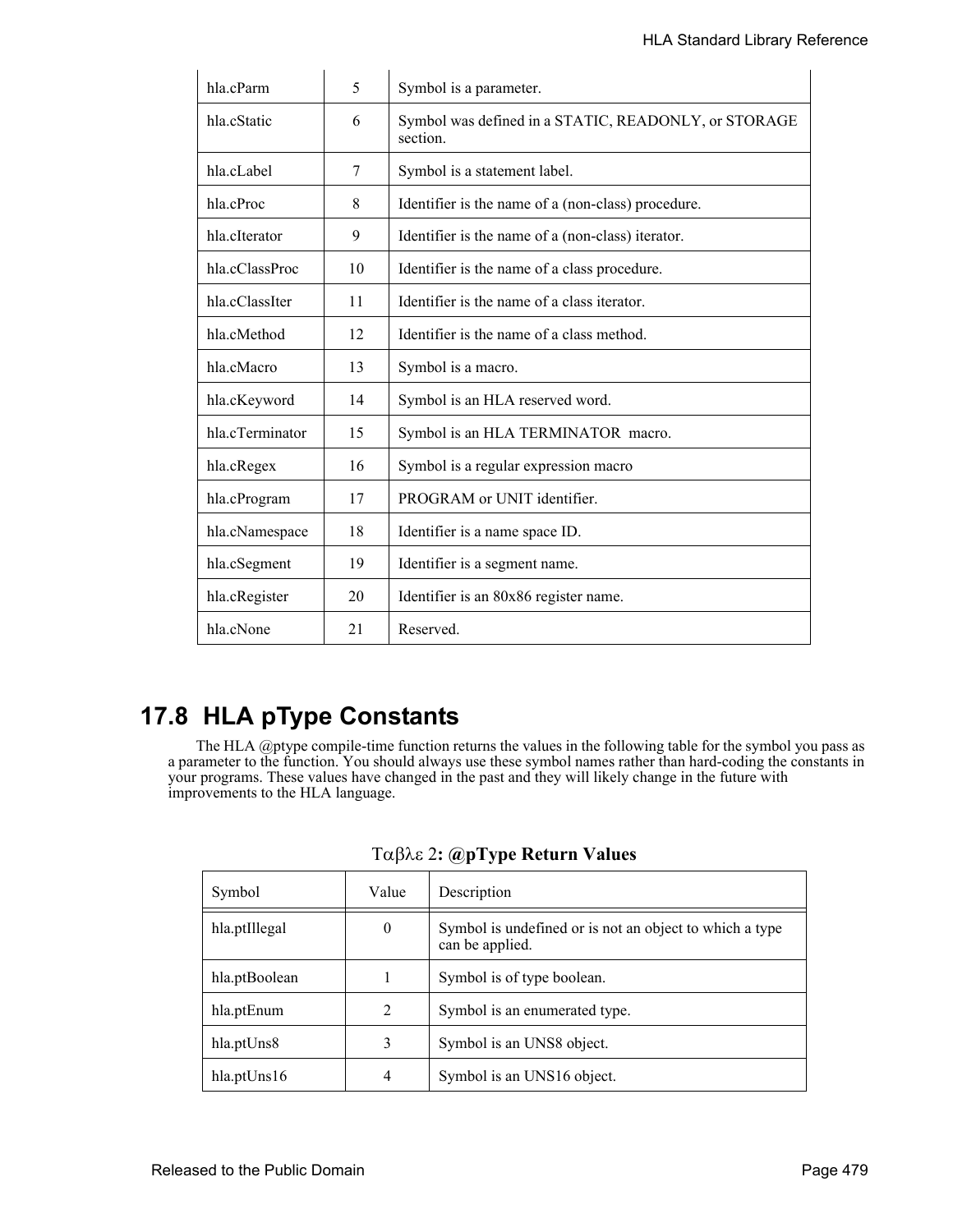| hla.ptUns32   | 5  | Symbol is an UNS32 object.                     |
|---------------|----|------------------------------------------------|
| hla.ptUns64   | 6  | Symbol is an UNS64 object.                     |
| Hla.ptUns128  | 7  | Symbol is an UNS128 object.                    |
| hla.ptByte    | 8  | Symbol is a BYTE object.                       |
| hla.ptWord    | 9  | Symbol is a WORD object.                       |
| hla.ptDWord   | 10 | Symbol is a DWORD object.                      |
| hla.ptQWord   | 11 | Symbol is a QWORD object.                      |
| hla.ptTByte   | 12 | Symbol is a TBYTE object.                      |
| hla.ptLWord   | 13 | Symbol is a LWORD object.                      |
| hla.ptInt8    | 14 | Symbol is an INT8 object.                      |
| hla.ptInt16   | 15 | Symbol is an INT16 object.                     |
| hla.ptInt32   | 16 | Symbol is an INT32 object.                     |
| hla.ptInt64   | 17 | Symbol is an INT64 object.                     |
| hla.ptInt128  | 18 | Symbol is an INT128 object.                    |
| hla.ptChar    | 19 | Symbol is of type CHAR.                        |
| hla.ptWChar   | 20 | Symbol is of type WCHAR.                       |
| hla.ptReal32  | 21 | Symbol is a REAL32 object.                     |
| hla.ptReal64  | 22 | Symbol is a REAL64 object.                     |
| hla.ptReal80  | 23 | Symbol is a REAL80 object.                     |
| hla.ptReal128 | 24 | Symbol is a REAL128 object.                    |
| hla.ptString  | 25 | Symbol has the STRING type.                    |
| hla.ptZString | 26 | Symbol has the ZSTRING type.                   |
| hla.ptWString | 27 | Symbol has the WSTRING type.                   |
| hla.ptCset    | 28 | Symbol's type is CSET.                         |
| hla.ptArray   | 29 | The symbol is an array object.                 |
| hla.ptRecord  | 30 | The symbol is a record object.                 |
| hla.ptUnion   | 31 | The symbol is a union object.                  |
| hla.ptRegex   | 32 | The symbol is a regular expression object.     |
| hla.ptClass   | 33 | The symbol is a class object.                  |
| hla.ptProcptr | 34 | The symbol's type is "pointer to a procedure". |
| hla.ptThunk   | 35 | The symbol is a THUNK type.                    |
| hla.ptPointer | 36 | The symbol is a POINTER object.                |
|               |    |                                                |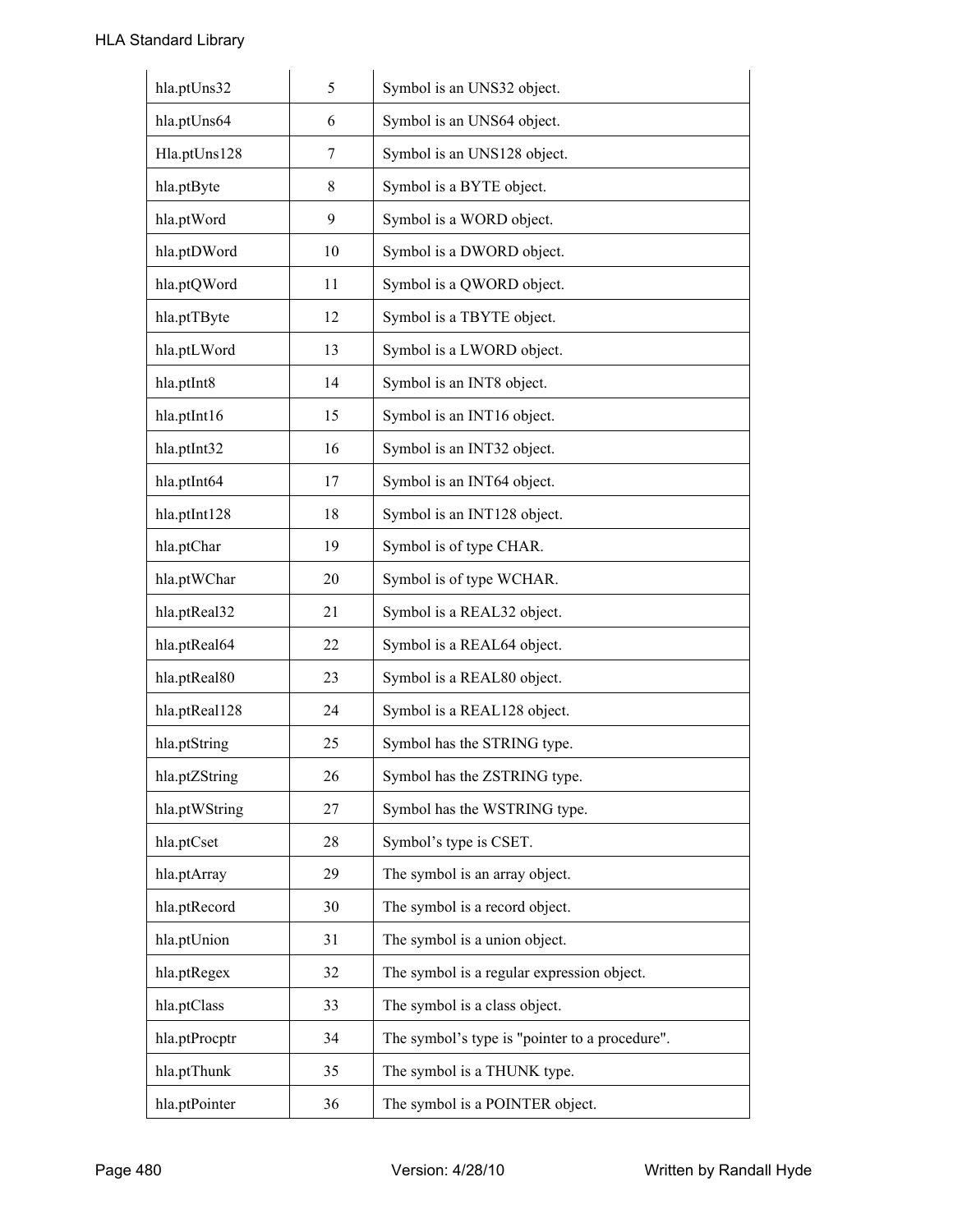| hla.ptLabel     | 37 | The symbol is a statement label object.                                                                                                                                                      |
|-----------------|----|----------------------------------------------------------------------------------------------------------------------------------------------------------------------------------------------|
| hla.ptProc      | 38 | The symbol denotes a procedure.                                                                                                                                                              |
| hla.ptMethod    | 39 | The symbol denotes a method.                                                                                                                                                                 |
| hla.ptClassProc | 40 | The symbol is a procedure within a class.                                                                                                                                                    |
| hla.ptClassIter | 41 | The symbol denotes an iterator within a class.                                                                                                                                               |
| hla.ptIterator  | 42 | The symbol is an iterator name.                                                                                                                                                              |
| hla.ptProgram   | 43 | The symbol is the program's or unit's identifier.                                                                                                                                            |
| hla.ptMacro     | 44 | The identifier is a macro.                                                                                                                                                                   |
| hla.ptText      | 45 | The identifier is a text object (note: $@$ ptype does not<br>return this value since HLA expands the text prior to<br>processing by @ptype).                                                 |
| Hla.ptRegExMac  | 46 | The symbol is a regular expression macro.                                                                                                                                                    |
| hla.ptNamespace | 47 | The identifier is a namespace ID.                                                                                                                                                            |
| hla.ptSegment   | 48 | The identifier is a segment ID.                                                                                                                                                              |
| hla.ptAnonRec   | 49 | The identifier is an anonymous record within a union<br>(internal use only, @ptype will never return this value).                                                                            |
| hla.ptAnonUnion | 50 | The identifier is an anonymous union within a record<br>(internal use only, $@$ ptype will never return this value).                                                                         |
| hla.ptVariant   | 51 | This value is reserved for internal use by HLA.                                                                                                                                              |
| hla.ptError     | 52 | This value indicates a cascading error in an expression.<br>Generally, you will not get this value from @ptype unless<br>there was some sort of error in the parameter to pass to<br>@ptype. |

Note that the HLA module provides a constant array, hla.ptypeStrs, that returns the associated HLA type name when indexed by one of the above constants. Note that this is a compile-time constant array, not a run-time array of strings. If you want a run-time string array, you can define one thusly:

static

ptypeStrs:string [@elements( hla.ptypeStrs )] := hla.ptypeStrs;

Do note that not every ptype value maps to a valid HLA data type. For example, hla.ptRecord maps to the string "(record)". You cannot use this as a type in an HLA program.

## **17.9 @pclass Return Values**

The HLA @pClass function expects a procedure's parameter name as its sole parameter. It returns one of the following constants that denotes the parameter passing mechanism for the parameter. Note that @pClass' return values are defined only for parameter identifiers. These values have changed in the past and they will likely change in the future with improvements to the HLA language, so always use these symbolic names rather than hard-coded values.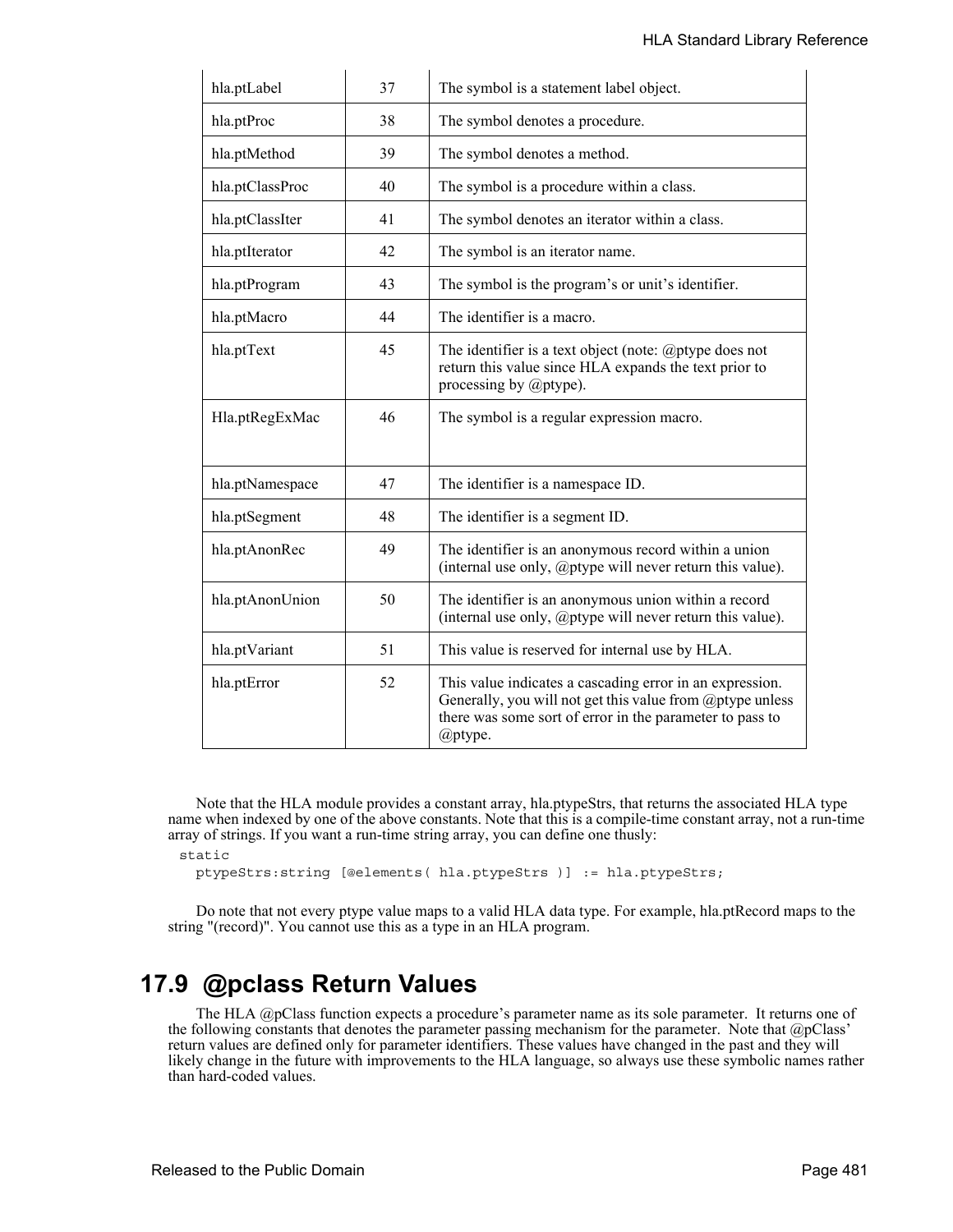| Symbol         | Value    | Description                                                                  |  |
|----------------|----------|------------------------------------------------------------------------------|--|
| hla.illegal pc | $\Omega$ | May be returned if the symbol is not a parameter.                            |  |
| hla.valp pc    | 1        | Returned if parameter is passed by value.                                    |  |
| hla.refp_pc    | 2        | $(a)$ pClass returns this value if you pass the parameter by<br>reference.   |  |
| hla.vrp pc     | 3        | Denotes that you've passed the parameter by value/result.                    |  |
| hla.result pc  | 4        | This value means that you've passed the parameter by<br>result.              |  |
| hla.name pc    | 5        | This value indicates that you've passed the parameter by<br>name.            |  |
| hla.lazy_pc    | 6        | This value indicates that you've passed the parameter by<br>lazy evaluation. |  |

### **@pClass Return Values**

# **17.10 @section Return Values**

The following constants correspond to bits in the value returned by @section. They denote the current position of the compiler in the code. These values have changed in the past and they will likely change in the future with improvements to the HLA language, so always use these symbolic names rather than hard-coded values.

| Symbol         | Value | Description                                                                        |
|----------------|-------|------------------------------------------------------------------------------------|
| hla.inConst    | 1     | Bit zero is set if HLA is current processing<br>definitions in a CONST section.    |
| hla.inVal      | 2     | Bit one is set if HLA is current processing definitions<br>in a VAL section.       |
| hla.inType     | 4     | Bit two is set if HLA is current processing definitions<br>in a TYPE section.      |
| hla.inVar      | 8     | Bit three is set if HLA is current processing<br>definitions in a VAR section.     |
| hla inStatic   | \$10  | Bit four is set if HLA is current processing<br>definitions in a STATIC section.   |
| hla.inReadonly | \$20  | Bit five is set if HLA is current processing definitions<br>in a READONLY section. |
| hla.inStorage  | \$40  | Bit six is set if HLA is current processing definitions<br>in a STORAGE section.   |

Tαβλε 4 @section Constants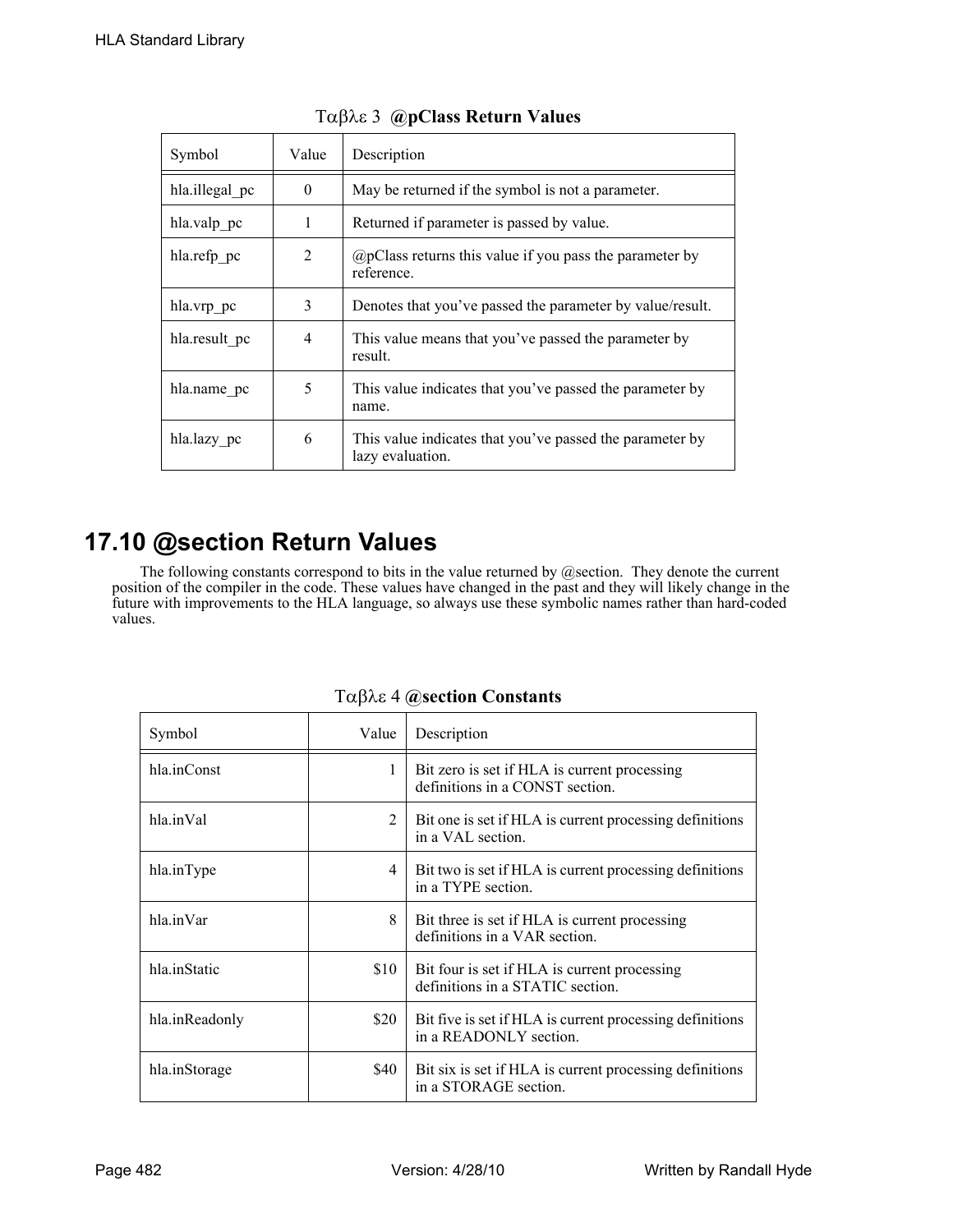| hla.inMain       | \$1000      | Bit 12 is set if HLA is current processing statements<br>in the main program.       |
|------------------|-------------|-------------------------------------------------------------------------------------|
| hla.inProcedure  | \$2000      | Bit 13 is set if HLA is current processing statements<br>in a procedure.            |
| hla.inMethod     | \$4000      | Bit 14 is set if HLA is current processing statements<br>in a method.               |
| hla.inIterator   | \$8000      | Bit 15 is set if HLA is current processing statements<br>in an iterator.            |
| hla.inMacro      | \$1 0000    | Bit 16 is set if HLA is current processing statements<br>in a macro.                |
| hla.inKeyword    | \$2 0000    | Bit 17 is set if HLA is current processing statements<br>in a keyword macro.        |
| hla.inTerminator | \$4 0000    | Bit 18 is set if HLA is current processing statements<br>in a terminator macro.     |
| hla.inThunk      | \$8_0000    | Bit 19 is set if HLA is current processing statements<br>in a thunk's body.         |
| hla.inUnit       | \$80 0000   | Bit 23 is set if HLA is current processing statements<br>in a unit.                 |
| hla.inProgram    | \$100 0000  | Bit 24 is set if HLA is current processing statements<br>in a program (not a unit). |
| hla.inRecord     | \$200_0000  | Bit 25 is set if HLA is current processing declarations<br>in a record definition.  |
| hla.inUnion      | \$400 0000  | Bit 26 is set if HLA is current processing declarations<br>in a union.              |
| hla.inClass      | \$800 0000  | Bit 27 is set if HLA is current processing declarations<br>in a class.              |
| hla.inNamespace  | \$1000 0000 | Bit 28 is set if HLA is current processing declarations<br>in a union.              |